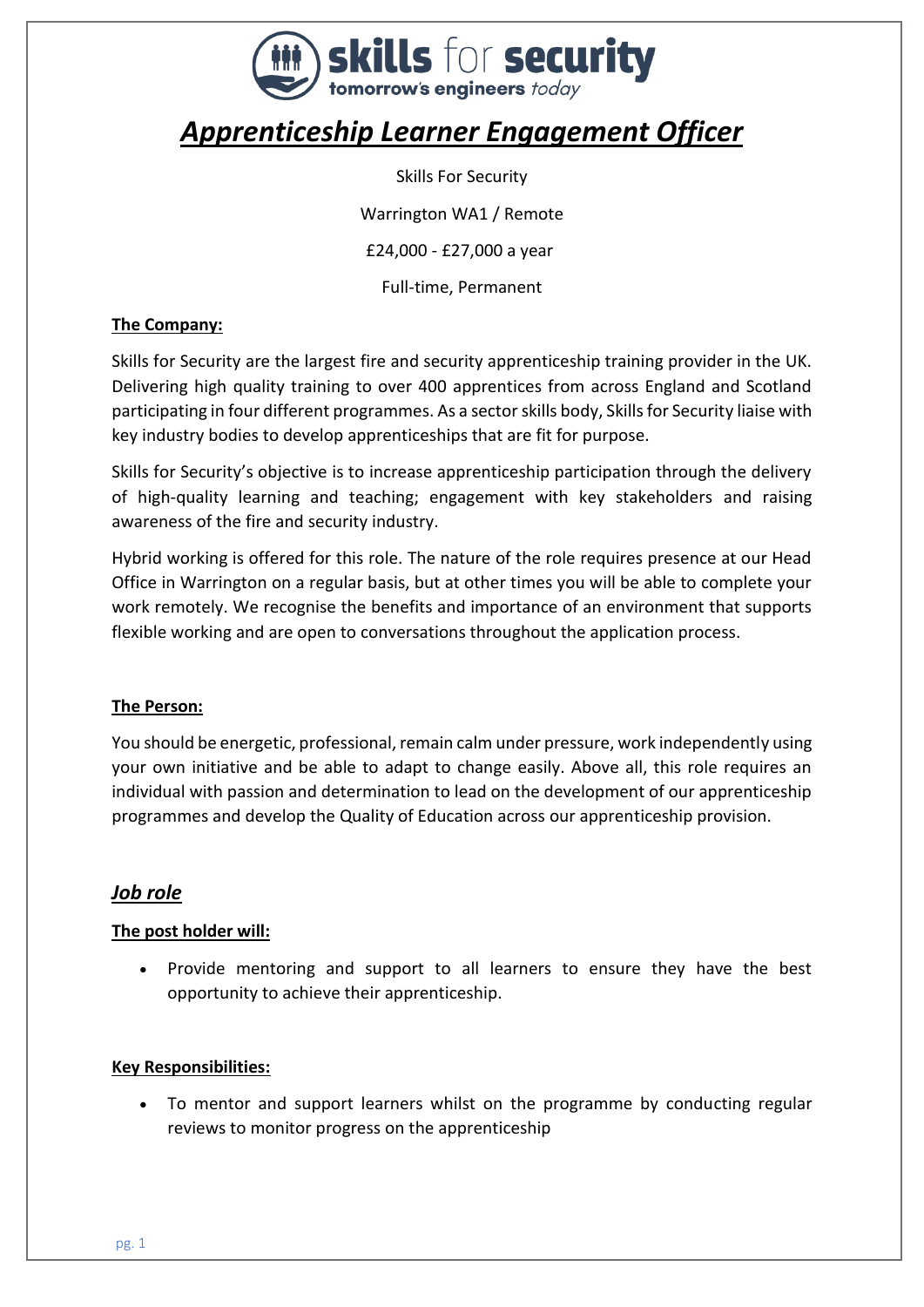

- Hold regular meetings with employers to provide an update on their apprentices' progression
- Work with learners to reduce and remove barriers to successfully completing the apprenticeship
- To re-engage learners who are disengaging from the programme
- Ensure the wellbeing and safeguarding of learners
- Ensure that learners receive effective support appropriate to their needs
- Monitor and ensure learners achieve their 20% OTJ log
- Monitor the mapping of Knowledge, Skills and Behaviour on OTJ journals
- Record and maintain records for learners using the e-portfolio system (OneFile)
- Support colleagues with recruitment, induction and EPA of apprentices
- Work with colleagues to ensure that the systems of support are used effectively in order to support learner retention and achievement
- Assist with audits, both internal and external
- Attend events/exhibitions to promote the training, as required
- Work away from home when necessary
- Plan your own schedule to meet all necessary deadlines
- Maintain, implement, and evaluate your own professional development

#### **Job Knowledge/Skills/Experience**

- Experience of apprenticeship delivery and its requirements
- Experience of working in a customer facing environment
- Experience of working with ASN and ALN learners
- A commitment to Equal opportunities, Safeguarding, Cultural Diversity, Health and welfare of self and others.
- Experience of using an LMS
- Experience of working in a performance-targeted environment
- Good understanding of Ofsted and the Education Framework Inspection
- Willingness to take increased responsibility when required